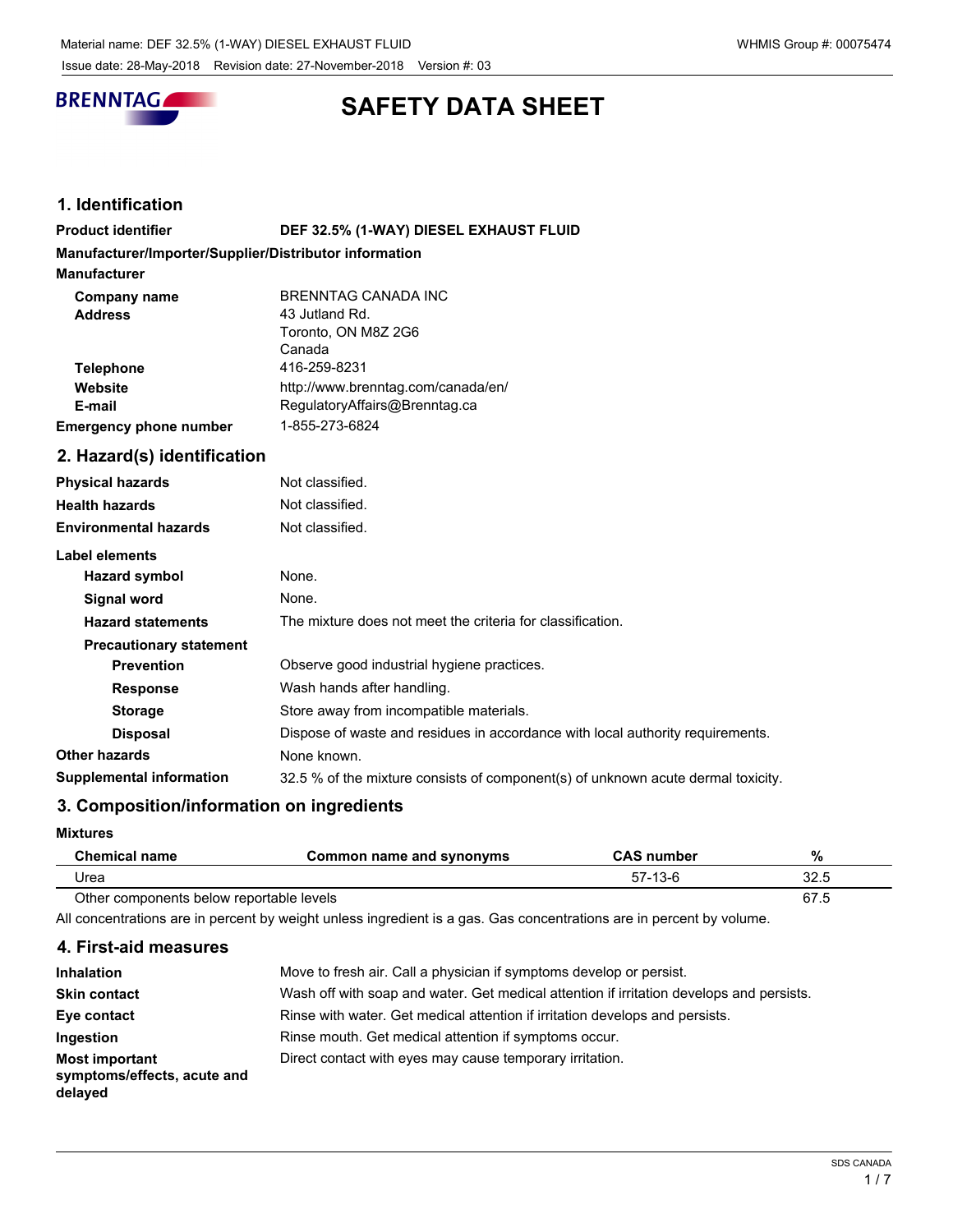| Indication of immediate<br>medical attention and special<br>treatment needed | Treat symptomatically.                                                                                              |
|------------------------------------------------------------------------------|---------------------------------------------------------------------------------------------------------------------|
| <b>General information</b>                                                   | Ensure that medical personnel are aware of the material(s) involved, and take precautions to<br>protect themselves. |
| 5. Fire-fighting measures                                                    |                                                                                                                     |
| Suitable extinguishing media                                                 | Water fog. Foam. Dry chemical powder. Carbon dioxide (CO2).                                                         |
| Unsuitable extinguishing<br>media                                            | Do not use water jet as an extinguisher, as this will spread the fire.                                              |
| Specific hazards arising from<br>the chemical                                | During fire, gases hazardous to health may be formed.                                                               |
| Special protective equipment<br>and precautions for firefighters             | Self-contained breathing apparatus and full protective clothing must be worn in case of fire.                       |
| <b>Fire fighting</b><br>equipment/instructions                               | Move containers from fire area if you can do so without risk.                                                       |
| <b>Specific methods</b>                                                      | Use standard firefighting procedures and consider the hazards of other involved materials.                          |
| <b>General fire hazards</b>                                                  | No unusual fire or explosion hazards noted.                                                                         |
| 6. Accidental release measures                                               |                                                                                                                     |

| <b>Personal precautions,</b><br>protective equipment and<br>emergency procedures | Keep unnecessary personnel away. For personal protection, see section 8 of the SDS.                                                                                                                                                               |
|----------------------------------------------------------------------------------|---------------------------------------------------------------------------------------------------------------------------------------------------------------------------------------------------------------------------------------------------|
| <b>Methods and materials for</b><br>containment and cleaning up                  | Large Spills: Stop the flow of material, if this is without risk. Dike the spilled material, where this is<br>possible. Absorb in vermiculite, dry sand or earth and place into containers. Following product<br>recovery, flush area with water. |
|                                                                                  | Small Spills: Wipe up with absorbent material (e.g. cloth, fleece). Clean surface thoroughly to<br>remove residual contamination.                                                                                                                 |
|                                                                                  | Never return spills to original containers for re-use. For waste disposal, see section 13 of the SDS.<br>For waste disposal, see section 13 of the SDS.                                                                                           |
| <b>Environmental precautions</b>                                                 | Avoid discharge into drains, water courses or onto the ground.                                                                                                                                                                                    |
| 7. Handling and storage                                                          |                                                                                                                                                                                                                                                   |
| Dreacutiona for oofs bondling                                                    | Obecnic good industrial bugiano prostigge                                                                                                                                                                                                         |

| <b>Precautions for safe handling</b> | Observe good industrial hygiene practices.                                                         |
|--------------------------------------|----------------------------------------------------------------------------------------------------|
| Conditions for safe storage,         | Store in original tightly closed container. Store away from incompatible materials (see Section 10 |
| including any incompatibilities      | of the SDS). Store away from incompatible materials (see Section 10 of the SDS).                   |

# **8. Exposure controls/personal protection**

Recommendations listed in this section indicate the type of equipment, which will provide protection against overexposure to this product. Conditions of use, adequacy of engineering or other control measures, and actual exposures will dictate the need for specific protective devices at your workplace.

| <b>Occupational exposure limits</b>                              | No exposure limits noted for ingredient(s).                                                                                                                                                                                                                                                                                                                                                            |
|------------------------------------------------------------------|--------------------------------------------------------------------------------------------------------------------------------------------------------------------------------------------------------------------------------------------------------------------------------------------------------------------------------------------------------------------------------------------------------|
| Consult provincial or territorial exposure values, as may apply. |                                                                                                                                                                                                                                                                                                                                                                                                        |
| <b>Biological limit values</b>                                   | No biological exposure limits noted for the ingredient(s).                                                                                                                                                                                                                                                                                                                                             |
| Appropriate engineering<br>controls                              | Good general ventilation (typically 10 air changes per hour) should be used. Ventilation rates<br>should be matched to conditions. If applicable, use process enclosures, local exhaust ventilation,<br>or other engineering controls to maintain airborne levels below recommended exposure limits. If<br>exposure limits have not been established, maintain airborne levels to an acceptable level. |

# **Individual protection measures, such as personal protective equipment**

The following are recommendations only for the use of PPE. These recommendations cannot anticipate the variety of workplaces where the product will be used, nor how the product will be used in a variety of applications and processes. In determining appropriate PPE and engineering controls, it is the duty of the employer / user to evaluate their use of this product in accordance with the requirements of the local jurisdiction, and, if necessary, in conjunction with a professional industrial hygienist.

**Eye/face protection** Wear safety glasses with side shields (or goggles).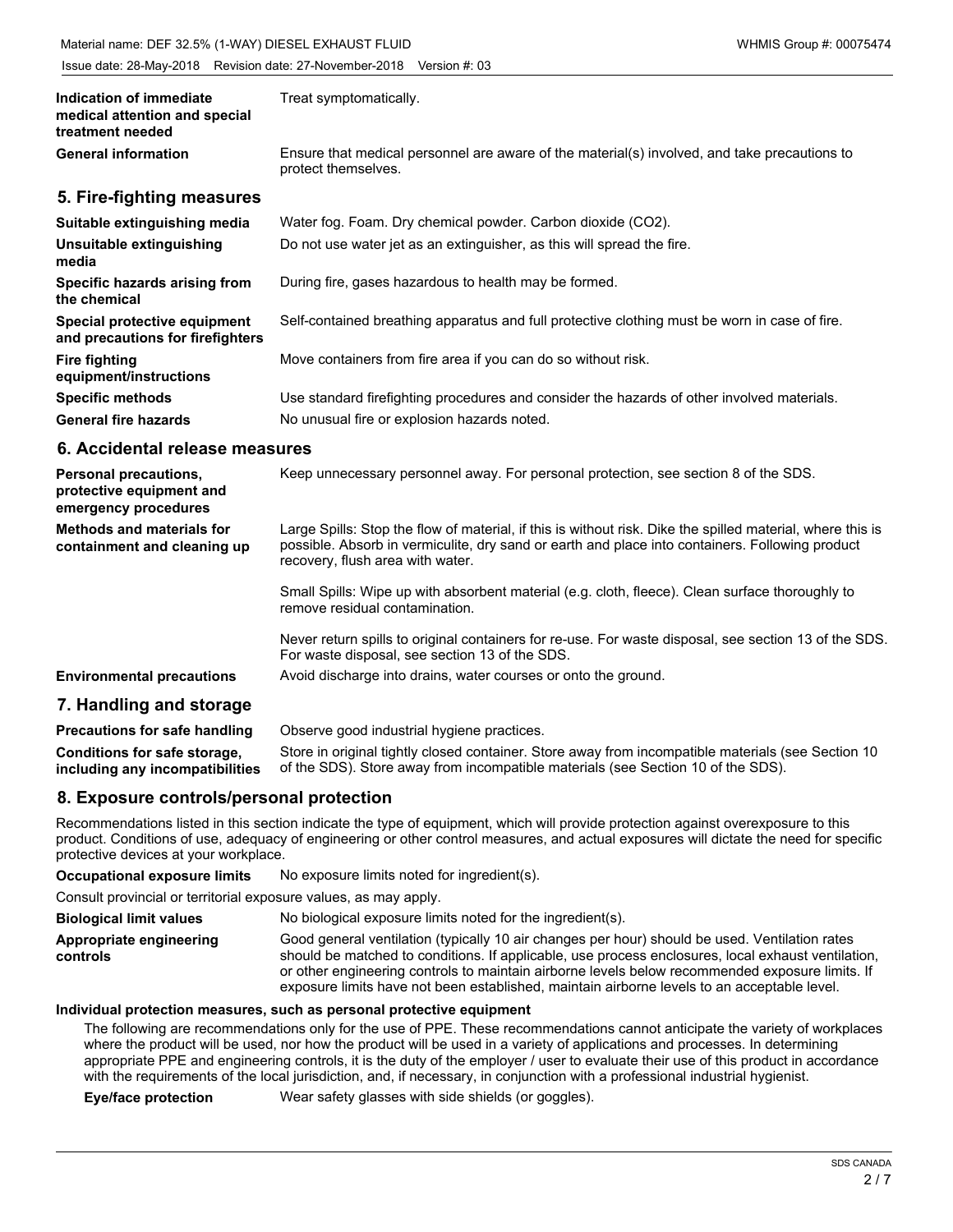| <b>Skin protection</b>                   |                                                                                                                                                                                                                             |
|------------------------------------------|-----------------------------------------------------------------------------------------------------------------------------------------------------------------------------------------------------------------------------|
| <b>Hand protection</b>                   | Wear appropriate chemical resistant gloves. Suitable gloves can be recommended by the glove<br>supplier.                                                                                                                    |
| Other                                    | Wear suitable protective clothing.                                                                                                                                                                                          |
| <b>Respiratory protection</b>            | In case of insufficient ventilation, wear suitable respiratory equipment.                                                                                                                                                   |
| <b>Thermal hazards</b>                   | Wear appropriate thermal protective clothing, when necessary.                                                                                                                                                               |
| <b>General hygiene</b><br>considerations | Always observe good personal hygiene measures, such as washing after handling the material<br>and before eating, drinking, and/or smoking. Routinely wash work clothing and protective<br>equipment to remove contaminants. |

# **9. Physical and chemical properties**

| <b>Appearance</b>                                 |                           |
|---------------------------------------------------|---------------------------|
| <b>Physical state</b>                             | Liquid.                   |
| Form                                              | Liquid.                   |
| Colour                                            | <b>COLOURLESS</b>         |
| Odour                                             | <b>AMMONIACAL</b>         |
| Odour threshold                                   | Not available.            |
| рH                                                | 10.0                      |
| Melting point/freezing point                      | $-11.11 °C (12 °F)$       |
| Initial boiling point and boiling<br>range        | 100 °C (212 °F) estimated |
| <b>Flash point</b>                                | Not available.            |
| <b>Evaporation rate</b>                           | Not available.            |
| Flammability (solid, gas)                         | Not applicable.           |
| Upper/lower flammability or explosive limits      |                           |
| <b>Flammability limit - lower</b><br>(%)          | Not available.            |
| <b>Flammability limit - upper</b><br>(%)          | Not available.            |
| Explosive limit - lower (%)                       | Not available.            |
| <b>Explosive limit - upper</b><br>(%)             | Not available.            |
| Vapour pressure                                   | Not available.            |
| <b>Vapour density</b>                             | Not available.            |
| <b>Relative density</b>                           | Not available.            |
| Solubility(ies)                                   |                           |
| <b>Solubility (water)</b>                         | Not available.            |
| <b>Partition coefficient</b><br>(n-octanol/water) | Not available.            |
| <b>Auto-ignition temperature</b>                  | Not available.            |
| <b>Decomposition temperature</b>                  | Not available.            |
| <b>Viscosity</b>                                  | Not available.            |
| <b>Other information</b>                          |                           |
| <b>Density</b>                                    | 9.08 lbs/gal              |
| <b>Explosive properties</b>                       | Not explosive.            |
| <b>Oxidising properties</b>                       | Not oxidising.            |
| <b>Percent volatile</b>                           | 67.5 % estimated          |
| <b>Specific gravity</b>                           | 1.09                      |
| <b>VOC</b>                                        | 16.25 % estimated         |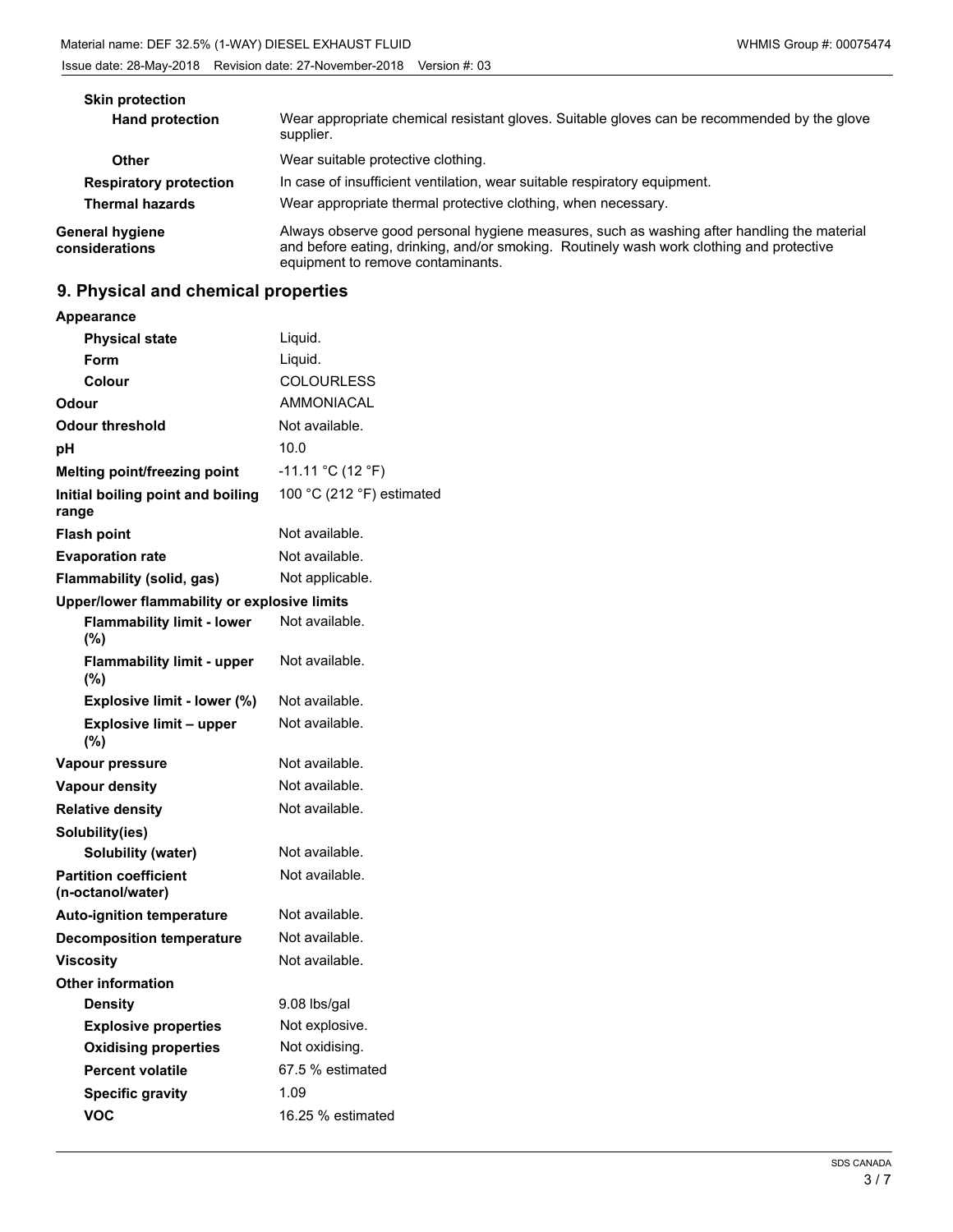# **10. Stability and reactivity**

| <b>Reactivity</b>                            | The product is stable and non-reactive under normal conditions of use, storage and transport. |
|----------------------------------------------|-----------------------------------------------------------------------------------------------|
| <b>Chemical stability</b>                    | Material is stable under normal conditions.                                                   |
| <b>Possibility of hazardous</b><br>reactions | No dangerous reaction known under conditions of normal use.                                   |
| <b>Conditions to avoid</b>                   | Contact with incompatible materials.                                                          |
| Incompatible materials                       | Strong oxidising agents.                                                                      |
| <b>Hazardous decomposition</b><br>products   | No hazardous decomposition products are known.                                                |

# **11. Toxicological information**

#### **Information on likely routes of exposure**

| <b>Inhalation</b>                                                                  | No adverse effects due to inhalation are expected.       |
|------------------------------------------------------------------------------------|----------------------------------------------------------|
| <b>Skin contact</b>                                                                | No adverse effects due to skin contact are expected.     |
| Eye contact                                                                        | Direct contact with eyes may cause temporary irritation. |
| Ingestion                                                                          | Expected to be a low ingestion hazard.                   |
| Symptoms related to the<br>physical, chemical and<br>toxicological characteristics | Direct contact with eyes may cause temporary irritation. |

#### **Information on toxicological effects**

| <b>Acute toxicity</b>                                 | Not known.                                                |                                                                                                |
|-------------------------------------------------------|-----------------------------------------------------------|------------------------------------------------------------------------------------------------|
| <b>Components</b>                                     | <b>Species</b>                                            | <b>Test results</b>                                                                            |
| Urea (CAS 57-13-6)                                    |                                                           |                                                                                                |
| Acute                                                 |                                                           |                                                                                                |
| Oral                                                  |                                                           |                                                                                                |
| LD50                                                  | Rat                                                       | 8471 mg/kg                                                                                     |
|                                                       | Sheep                                                     | 28500 mg/kg                                                                                    |
| <b>Other</b>                                          |                                                           |                                                                                                |
| LD50                                                  | Mouse                                                     | 4600 mg/kg                                                                                     |
|                                                       | Rat                                                       | 5300 mg/kg                                                                                     |
| <b>Skin corrosion/irritation</b>                      | Prolonged skin contact may cause temporary irritation.    |                                                                                                |
| Serious eye damage/eye<br>irritation                  | Direct contact with eyes may cause temporary irritation.  |                                                                                                |
| Respiratory or skin sensitisation                     |                                                           |                                                                                                |
| <b>Respiratory sensitisation</b>                      | Not a respiratory sensitizer.                             |                                                                                                |
| <b>Skin sensitisation</b>                             | This product is not expected to cause skin sensitisation. |                                                                                                |
| Germ cell mutagenicity                                | mutagenic or genotoxic.                                   | No data available to indicate product or any components present at greater than 0.1% are       |
| Carcinogenicity                                       | Not available.                                            |                                                                                                |
| <b>Reproductive toxicity</b>                          |                                                           | This product is not expected to cause reproductive or developmental effects.                   |
| Specific target organ toxicity -<br>single exposure   | Not classified.                                           |                                                                                                |
| Specific target organ toxicity -<br>repeated exposure | Not classified.                                           |                                                                                                |
| <b>Aspiration hazard</b>                              | Not an aspiration hazard.                                 |                                                                                                |
| 12. Ecological information                            |                                                           |                                                                                                |
| <b>Ecotoxicity</b>                                    |                                                           | The product is not classified as environmentally hazardous. However, this does not exclude the |

The product is not classified as environmentally hazardous. However, this does not exclude the possibility that large or frequent spills can have a harmful or damaging effect on the environment.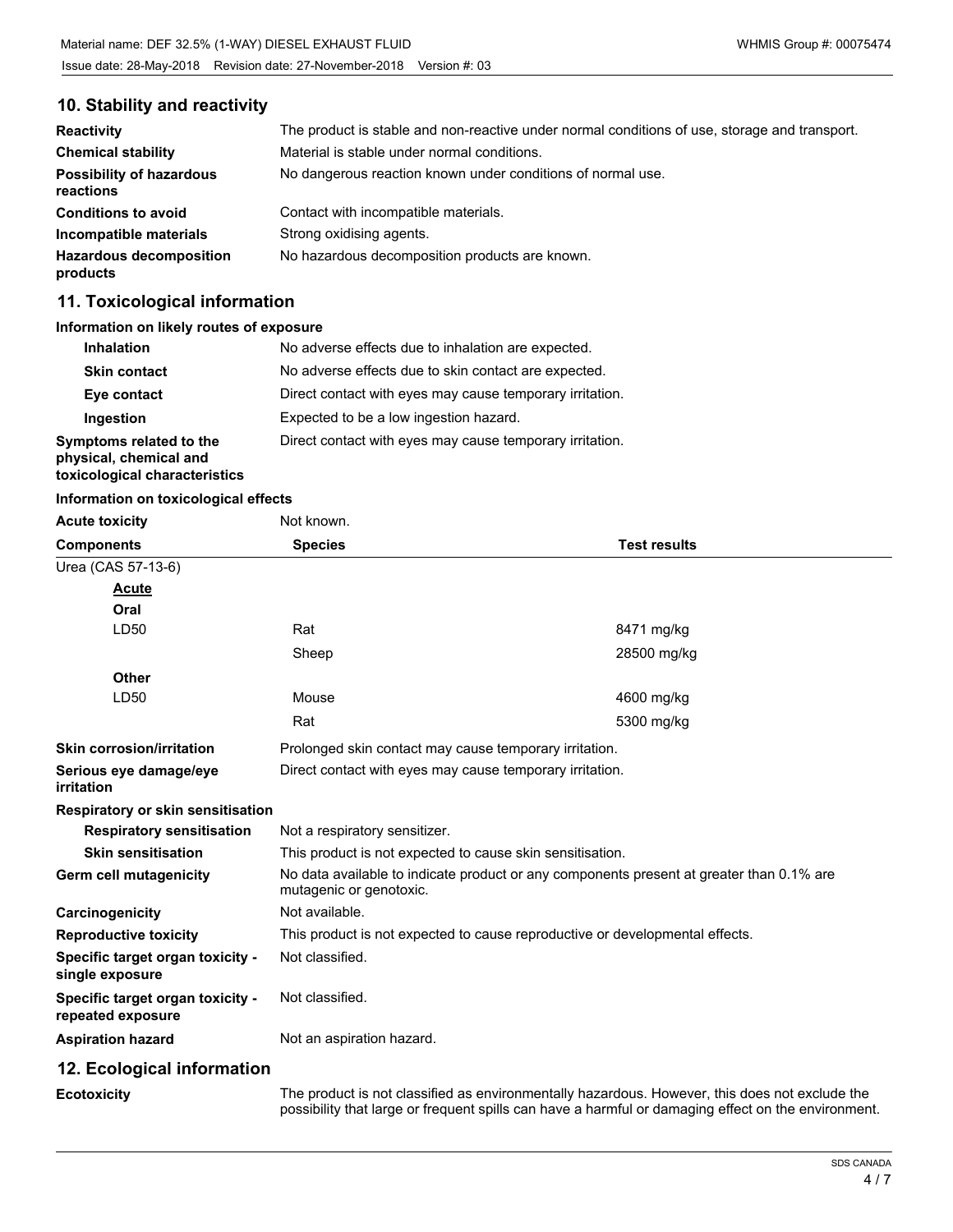| <b>Components</b>                                         |                                                                                                         | <b>Species</b>                                                                              | <b>Test results</b>                                                                          |
|-----------------------------------------------------------|---------------------------------------------------------------------------------------------------------|---------------------------------------------------------------------------------------------|----------------------------------------------------------------------------------------------|
| Urea (CAS 57-13-6)                                        |                                                                                                         |                                                                                             |                                                                                              |
| <b>Aquatic</b>                                            |                                                                                                         |                                                                                             |                                                                                              |
| Crustacea                                                 | EC50                                                                                                    | Water flea (Daphnia magna)                                                                  | 3910 mg/l, 48 hours                                                                          |
| Fish                                                      | <b>LC50</b>                                                                                             | Giant gourami (Colisa fasciata)                                                             | 5 mg/l, 96 hours                                                                             |
| <b>Persistence and degradability</b>                      |                                                                                                         | No data is available on the degradability of this product.                                  |                                                                                              |
| <b>Bioaccumulative potential</b>                          |                                                                                                         |                                                                                             |                                                                                              |
| Partition coefficient n-octanol / water (log Kow)<br>Urea |                                                                                                         | $-2.11$                                                                                     |                                                                                              |
| <b>Mobility in soil</b>                                   | No data available.                                                                                      |                                                                                             |                                                                                              |
| Other adverse effects                                     | The product contains volatile organic compounds which have a photochemical ozone creation<br>potential. |                                                                                             |                                                                                              |
| 13. Disposal considerations                               |                                                                                                         |                                                                                             |                                                                                              |
| <b>Disposal instructions</b>                              |                                                                                                         | Collect and reclaim or dispose in sealed containers at licensed waste disposal site.        |                                                                                              |
| Local disposal regulations                                |                                                                                                         | Dispose in accordance with all applicable regulations.                                      |                                                                                              |
| Hazardous waste code                                      | disposal company.                                                                                       |                                                                                             | The waste code should be assigned in discussion between the user, the producer and the waste |
| Waste from residues / unused                              |                                                                                                         | Dispose of in accordance with local regulations. Empty containers or liners may retain some |                                                                                              |

product residues. This material and its container must be disposed of in a safe manner (see: Disposal instructions). **products** Since emptied containers may retain product residue, follow label warnings even after container is emptied. Empty containers should be taken to an approved waste handling site for recycling or disposal. **Contaminated packaging**

# **14. Transport information**

Transport information on packaging may be different from that listed. Transportation information on packaging may be different from that listed.

# **DOT**

Not regulated as dangerous goods.

#### **IATA**

Not regulated as dangerous goods.

#### **IMDG**

Not regulated as dangerous goods.

#### **Transport in bulk according to** Not established. **Annex II of MARPOL 73/78 and**

**the IBC Code**

**TDG**

Not regulated as dangerous goods.

# **15. Regulatory information**

#### **Canadian regulations**

This product has been classified in accordance with the hazard criteria of the HPR and the SDS contains all the information required by the HPR.

#### **Canada DSL Inventory: Registration Status**

Urea (CAS 57-13-6) Listed **Controlled Drugs and Substances Act** Not regulated. **Export Control List (CEPA 1999, Schedule 3)** Not listed. **Greenhouse Gases** Not listed. **Precursor Control Regulations** Not regulated.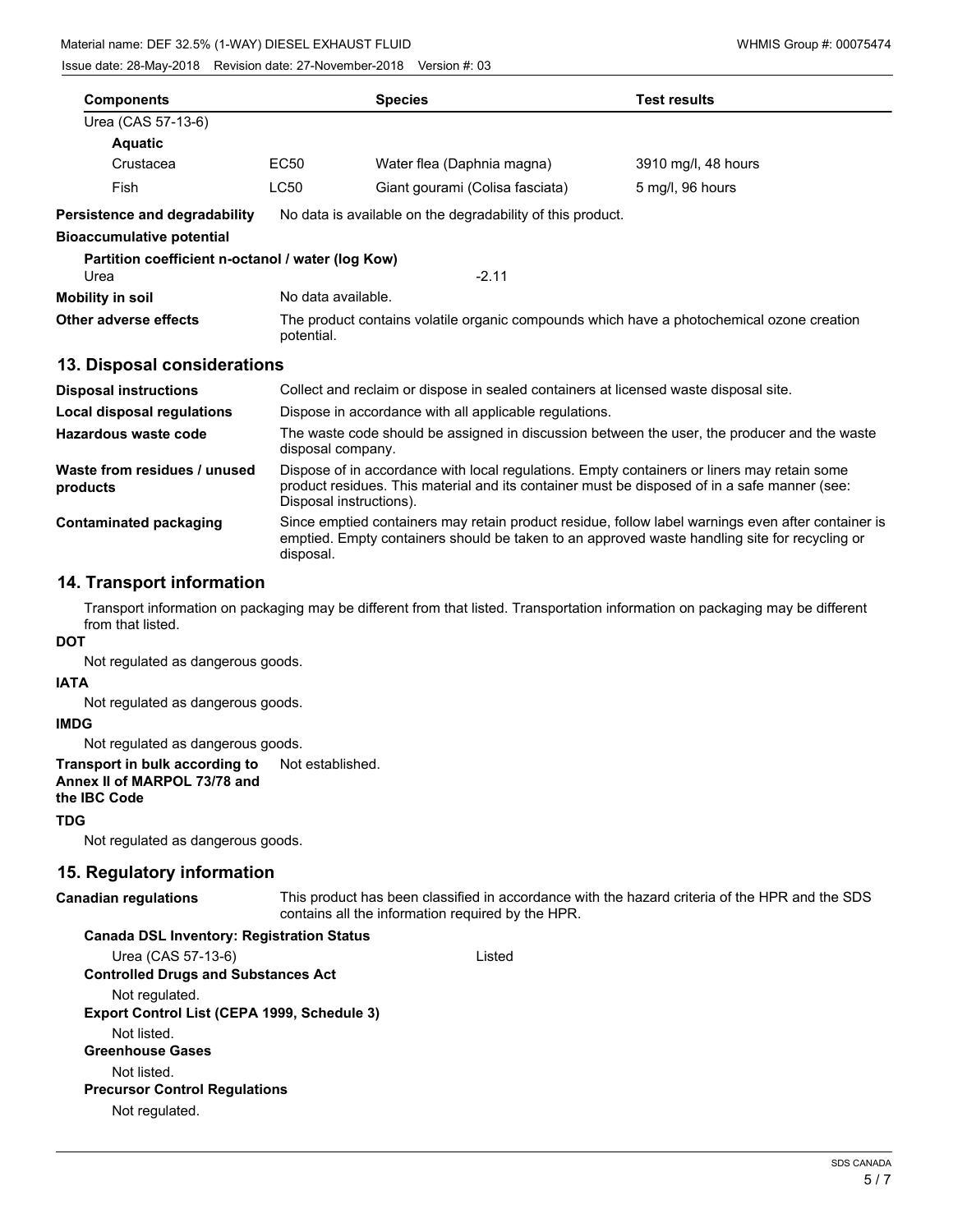# **US federal regulations TSCA Section 12(b) Export Notification (40 CFR 707, Subpt. D)** Not regulated. **CERCLA Hazardous Substance List (40 CFR 302.4)** Not listed. **SARA 304 Emergency release notification** Not regulated. **OSHA Specifically Regulated Substances (29 CFR 1910.1001-1052)** Not listed. **SARA 302 Extremely hazardous substance Superfund Amendments and Reauthorization Act of 1986 (SARA)** Not listed. **SARA 311/312 Hazardous** No **chemical SARA 313 (TRI reporting)** Not regulated. **Other federal regulations Drug Enforcement Administration (DEA). List 2, Essential Chemicals (21 CFR 1310.02(b) and 1310.04(f)(2) and Chemical Code Number** Not listed. **Drug Enforcement Administration (DEA). List 1 & 2 Exempt Chemical Mixtures (21 CFR 1310.12(c))** Not regulated. **DEA Exempt Chemical Mixtures Code Number** Not regulated. **US state regulations US. California Proposition 65** Not listed. **International regulations Stockholm Convention** Not applicable. **Rotterdam Convention** Not applicable. **Kyoto protocol** Not applicable. **Montreal Protocol** Not applicable. **Basel Convention** Not applicable. **International Inventories Country(s) or region Inventory name On inventory (yes/no)\*** Australia Australian Inventory of Chemical Substances (AICS) Yes Canada Domestic Substances List (DSL) Yes Canada Non-Domestic Substances List (NDSL) No China **Inventory of Existing Chemical Substances in China (IECSC)** Yes Europe **European Inventory of Existing Commercial Chemical Chemical Chemical Chemical Chemical Chemical Chemical Chemical Chemical Chemical Chemical Chemical Chemical Chemical Chemical Chemical Chemical Chemical Chemical C** Substances (EINECS) Europe **European List of Notified Chemical Substances (ELINCS)** No Japan **Inventory of Existing and New Chemical Substances (ENCS)** Yes Korea **Existing Chemicals List (ECL) Existing Chemicals List (ECL) The System Constant Constant Constant Constant Constant Constant Constant Constant Constant Constant Constant Constant Constant Constant Constant Const** New Zealand New Zealand Inventory **New York 1988** New Yes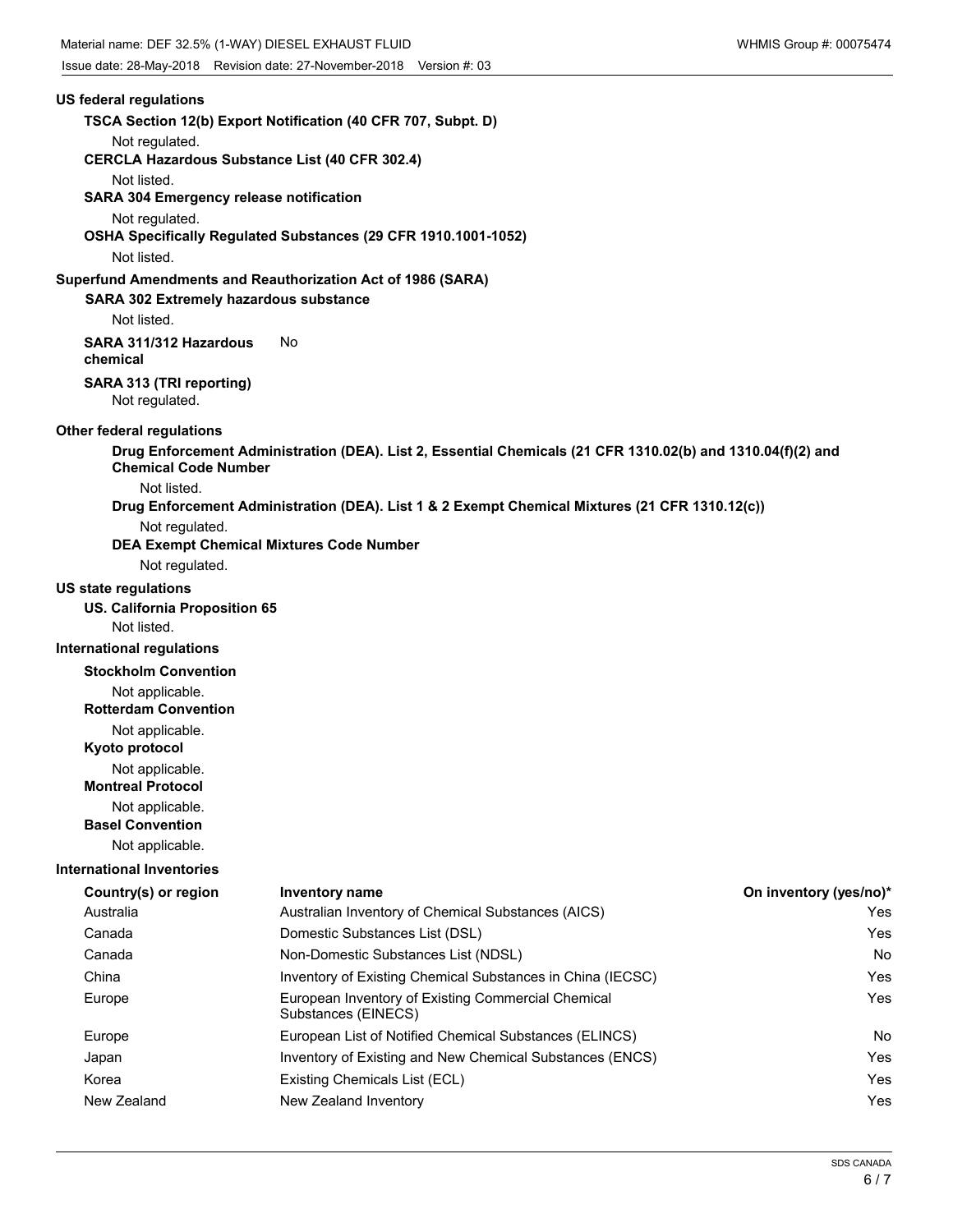| Country(s) or region        | <b>Inventory name</b>                                                                                                                                                                                                                                                                         | On inventory (yes/no)* |
|-----------------------------|-----------------------------------------------------------------------------------------------------------------------------------------------------------------------------------------------------------------------------------------------------------------------------------------------|------------------------|
| <b>Philippines</b>          | Philippine Inventory of Chemicals and Chemical Substances<br>(PICCS)                                                                                                                                                                                                                          | Yes.                   |
| Taiwan                      | Taiwan Toxic Chemical Substances (TCS)                                                                                                                                                                                                                                                        | Yes                    |
| United States & Puerto Rico | Toxic Substances Control Act (TSCA) Inventory                                                                                                                                                                                                                                                 | Yes.                   |
| $country(s)$ .              | *A "Yes" indicates that all components of this product comply with the inventory requirements administered by the governing country(s)<br>A "No" indicates that one or more components of the product are not listed or exempt from listing on the inventory administered by the governing    |                        |
| 16. Other information       |                                                                                                                                                                                                                                                                                               |                        |
| <b>Issue date</b>           | 28-May-2018                                                                                                                                                                                                                                                                                   |                        |
| <b>Revision date</b>        | 27-November-2018                                                                                                                                                                                                                                                                              |                        |
| <b>Version No.</b>          | 03                                                                                                                                                                                                                                                                                            |                        |
| <b>Disclaimer</b>           | While Brenntag believes the information contained herein to be accurate, Brenntag makes no<br>representation or warranty, express or implied, regarding, and assumes no liability for, the<br>accuracy or completeness of the information. The Buyer assumes all responsibility for handling. |                        |

using and/or reselling the Product in accordance with applicable federal, state, and local law. This SDS shall not in any way limit or preclude the operation and effect of any of the provisions of

|                             | Brenntag's terms and conditions of sale.                                                                                                                                                          |
|-----------------------------|---------------------------------------------------------------------------------------------------------------------------------------------------------------------------------------------------|
| <b>Revision information</b> | Accidental release measures: Methods and materials for containment and cleaning up<br>Exposure controls/personal protection: Respiratory protection<br>Transport information: General information |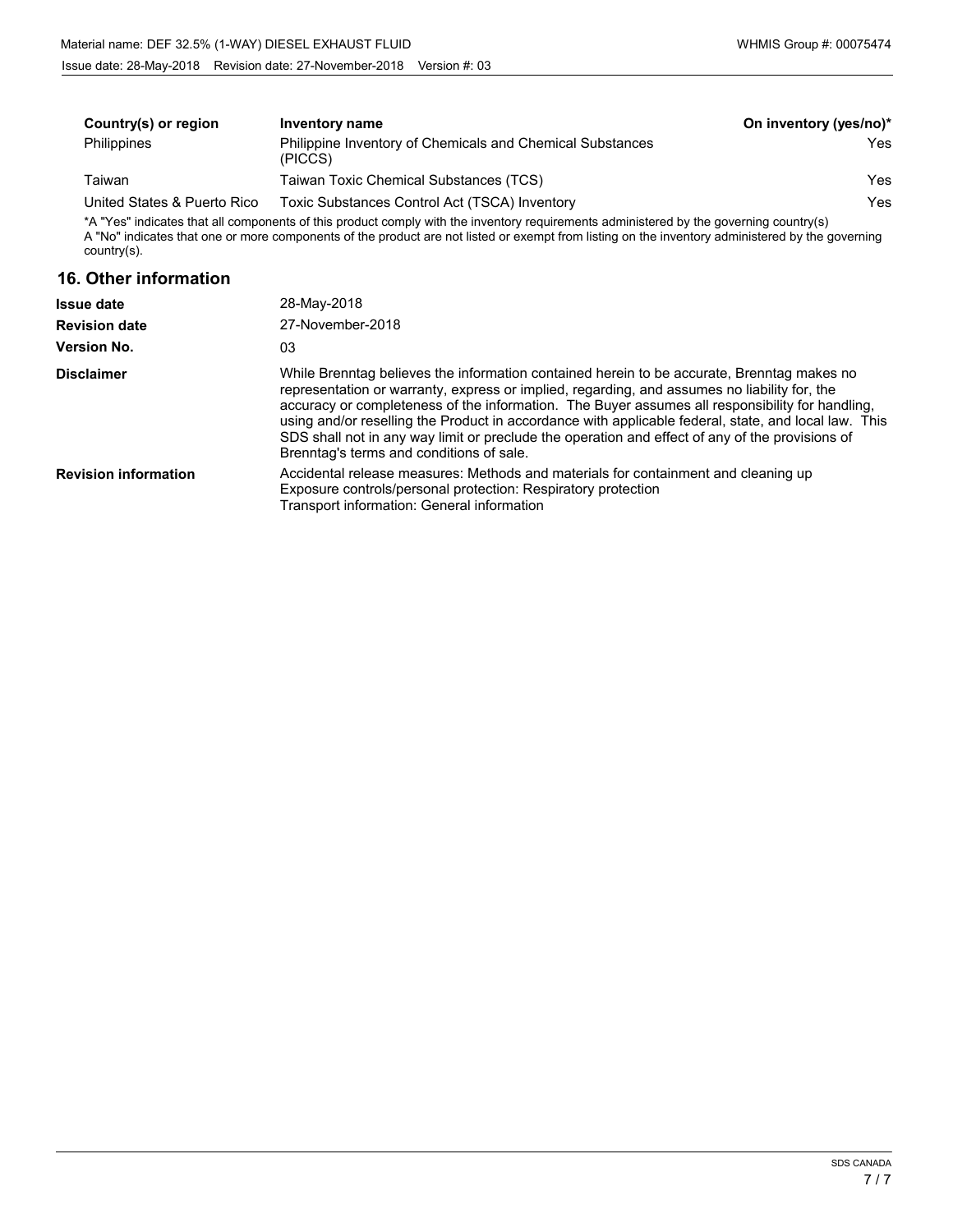

# **FICHES DE DONNÉES DE SÉCURITÉ**

# **1. Identification**

**Identificateur de produit DEF 32,5%**

**Renseignements sur le fabricant/importateur/fournisseur/distributeur**

**Fabricant**

| Nom de la société<br><b>Adresse</b> | BRENNTAG CANADA INC<br>43, chemin Jutland |
|-------------------------------------|-------------------------------------------|
|                                     | Toronto, ON M8Z 2G6                       |
|                                     | Canada                                    |
| <b>Téléphone</b>                    | 416-259-8231                              |
| <b>Site Web</b>                     | http://www.brenntag.com/canada/fr/        |
| Courriel                            | RegulatoryAffairs@Brenntag.ca             |
| Numéro de téléphone<br>d'urgence    | 1-855-273-6824                            |

# **2. Identification des dangers**

| Dangers physiques        | Non classé. |
|--------------------------|-------------|
| Dangers pour la santé    | Non classé. |
| Dangers environnementaux | Non classé. |
| Éléments d'étiquetage    |             |
| Symbole de danger        | Aucune.     |

| Symbole de danger                        | Aucune.                                                                                  |
|------------------------------------------|------------------------------------------------------------------------------------------|
| <b>Mention d'avertissement</b>           | Aucune.                                                                                  |
| <b>Mentions de danger</b>                | Le mélange ne satisfait pas les critères de classification.                              |
| Conseil de prudence                      |                                                                                          |
| <b>Prévention</b>                        | Observer de bonnes pratiques d'hygiène industrielle.                                     |
| <b>Intervention</b>                      | Se laver les mains après utilisation.                                                    |
| <b>Stockage</b>                          | Conserver à l'écart de matières incompatibles.                                           |
| <b>Élimination</b>                       | Éliminer les rejets et les déchets conformément aux règlements municipaux.               |
| <b>Autres dangers</b>                    | Aucun(e) connu(e).                                                                       |
| <b>Renseignements</b><br>supplémentaires | 32.5 % du mélange consiste en ingrédients de toxicité aiguë inconnue par contact cutané. |

# **3. Composition/information sur les ingrédients**

#### **Mélanges**

| Dénomination chimique                        | Nom commun et synonymes | Numéro d'enregistrement CAS | %    |
|----------------------------------------------|-------------------------|-----------------------------|------|
| Urée                                         |                         | $57-13-6$                   | 32.5 |
| Autres composant sous les niveaux à déclarer |                         |                             |      |

Toutes les concentrations sont en pourcentage en poids, sauf si l'ingrédient est un gaz. Les concentrations des gaz sont en pourcentage en volume.

# **4. Premiers soins**

| <b>Inhalation</b>                                                              | Transporter à l'extérieur. Appeler un médecin si des symptômes se développent ou persistent.      |
|--------------------------------------------------------------------------------|---------------------------------------------------------------------------------------------------|
| Contact avec la peau                                                           | Laver avec de l'eau et du savon. Consulter un médecin si une irritation se développe et persiste. |
| <b>Contact avec les yeux</b>                                                   | Rincer avec de l'eau. Consulter un médecin si une irritation se développe et persiste.            |
| Ingestion                                                                      | Rincer la bouche. Consulter un médecin si des symptômes apparaissent.                             |
| Symptômes et effets les plus<br>importants, qu'ils soient aigus<br>ou retardés | Le contact direct avec les yeux peut causer une irritation temporaire.                            |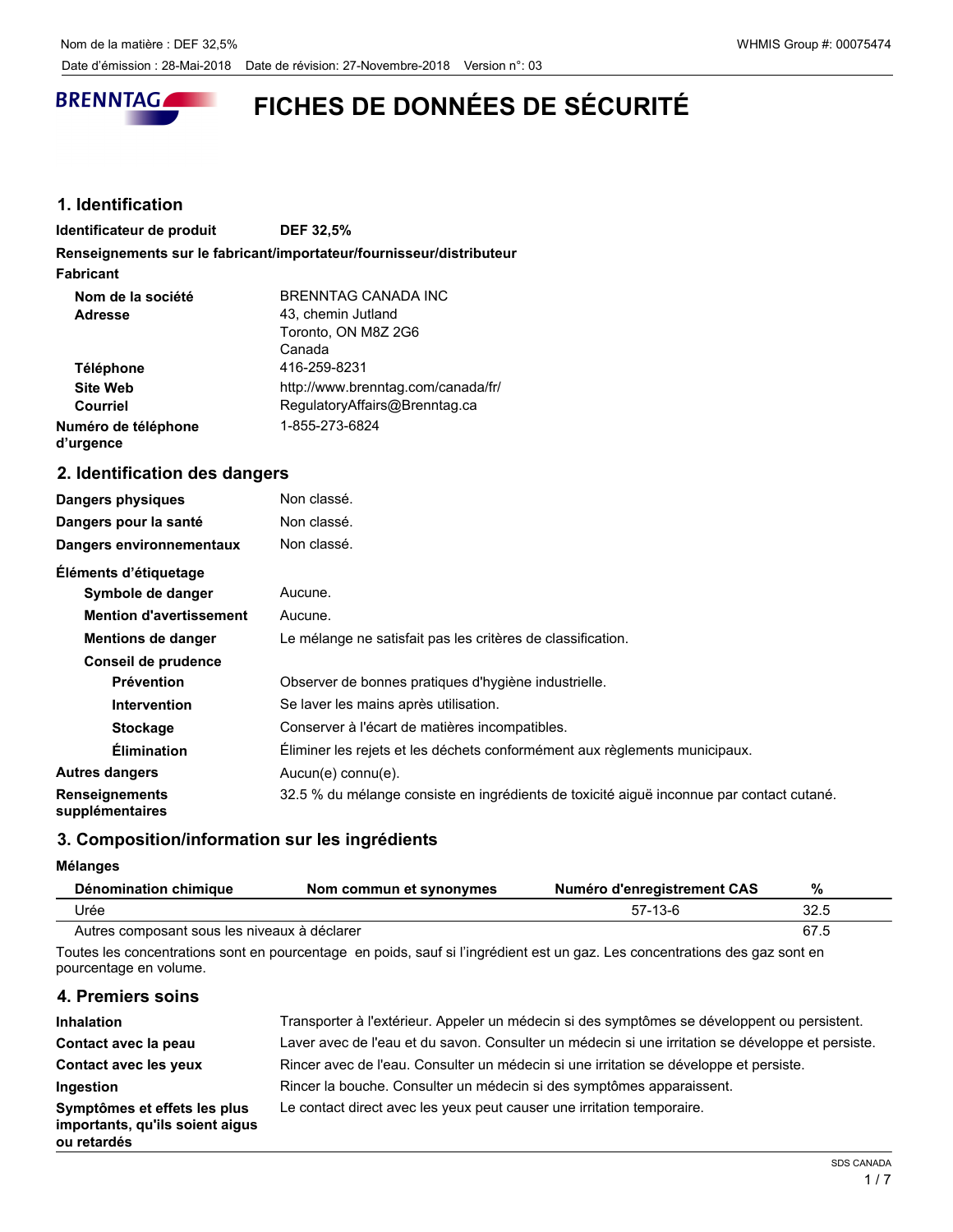| Mention de la nécessité d'une<br>prise en charge médicale<br>immédiate ou d'un traitement<br>spécial, si nécessaire | Traiter de manière symptomatique.                                                                                           |
|---------------------------------------------------------------------------------------------------------------------|-----------------------------------------------------------------------------------------------------------------------------|
| Informations générales                                                                                              | S'assurer que le personnel médical est averti du (des) produits(s) en cause et qu'il prend des<br>mesures pour se protéger. |
| 5 Mesures à prendre en cas d'incendie                                                                               |                                                                                                                             |

#### **5. Mesures à prendre en cas d'incendie**

| Agents extincteurs appropriés                                                       | Brouillard d'eau. Mousse. Poudre chimique. Dioxyde de carbone (CO2).                                              |
|-------------------------------------------------------------------------------------|-------------------------------------------------------------------------------------------------------------------|
| <b>Agents extincteurs</b><br>inappropriés                                           | Ne pas utiliser un jet d'eau comme agent extincteur, car cela propagera l'incendie.                               |
| Dangers spécifiques du<br>produit dangereux                                         | Des gaz dangereux pour la santé peuvent se former pendant un incendie.                                            |
| Équipements de protection<br>spéciaux et précautions<br>spéciales pour les pompiers | Porter un appareil respiratoire autonome et un vêtement de protection complet en cas d'incendie.                  |
| Équipement/directives de lutte<br>contre les incendies                              | Eloigner les récipients du lieu de l'incendie si cela peut se faire sans risque.                                  |
| Méthodes particulières<br>d'intervention                                            | Utiliser des procédures standard en cas d'incendie et tenir compte des dangers des autres<br>substances en cause. |
| Risques d'incendie généraux                                                         | Aucun risque inhabituel d'incendie ou d'explosion observé.                                                        |

#### **6. Mesures à prendre en cas de déversement accidentel**

| Précautions individuelles,<br>équipements de protection et<br>mesures d'urgence | Tenir à l'écart le personnel non requis. Pour la protection individuelle, voir la section 8 de la FDS.                                                                                                                                                                                                                                                                                                                                                                                                                                                                                                                                                                                                     |
|---------------------------------------------------------------------------------|------------------------------------------------------------------------------------------------------------------------------------------------------------------------------------------------------------------------------------------------------------------------------------------------------------------------------------------------------------------------------------------------------------------------------------------------------------------------------------------------------------------------------------------------------------------------------------------------------------------------------------------------------------------------------------------------------------|
| Méthodes et matériaux pour le<br>confinement et le nettoyage                    | Déversements importants : Arrêter l'écoulement de la substance, si cela peut se faire sans risque.<br>Endiquer le matériau déversé, lorsque cela est possible. Absorber avec de la vermiculite, du sable<br>sec ou de la terre, puis placer en récipient. Après avoir récupéré le produit, rincer la zone à l'eau.<br>Déversements peu importants : Essuyer avec une matière absorbante (par ex., tissu, lainage).<br>Nettoyer la surface à fond pour éliminer la contamination résiduelle.<br>Ne jamais réintroduire le produit répandu dans son récipient d'origine en vue d'une réutilisation.<br>Pour l'élimination des déchets, voir la section 13 de la FDS. Pour l'élimination des déchets, voir la |
|                                                                                 | section 13 de la FDS.                                                                                                                                                                                                                                                                                                                                                                                                                                                                                                                                                                                                                                                                                      |
| <b>Précautions relatives à</b><br><b>l'environnement</b>                        | Éviter le rejet dans les égouts, les cours d'eau ou sur le sol.                                                                                                                                                                                                                                                                                                                                                                                                                                                                                                                                                                                                                                            |

#### **7. Manutention et stockage**

| Précautions relatives à la<br>sûreté en matière de<br>manutention | Observer de bonnes pratiques d'hygiène industrielle.                                             |
|-------------------------------------------------------------------|--------------------------------------------------------------------------------------------------|
| Conditions de sûreté en                                           | Stocker dans des récipients d'origine fermés de manière étanche. Stocker à l'écart des matériaux |
| matière de stockage, y compris                                    | incompatibles (Consulter la section 10 de la FDS). Entreposer à l'écart des substances           |
| les incompatibilités                                              | incompatibles (consulter la section 10 de la FDS).                                               |

# **8. Contrôle de l'exposition/protection individuelle**

Les recommandations de cette section indiquent le type de matériel offrant une protection contre les surexpositions à ce produit. Les conditions d'emploi, la pertinence des vérifications techniques ou d'autres contrôles et les niveaux réels d'exposition permettront de choisir le matériel protecteur convenant à votre exploitation.

| Limites d'exposition | Il n'y a pas de limites d'exposition pour ce ou ces ingrédients. |  |
|----------------------|------------------------------------------------------------------|--|
|                      |                                                                  |  |

#### **professionnelle**

Consult provincial or territorial exposure values, as may apply.

**Valeurs biologiques limites** Aucune limite d'exposition biologique observée pour les ingrédients.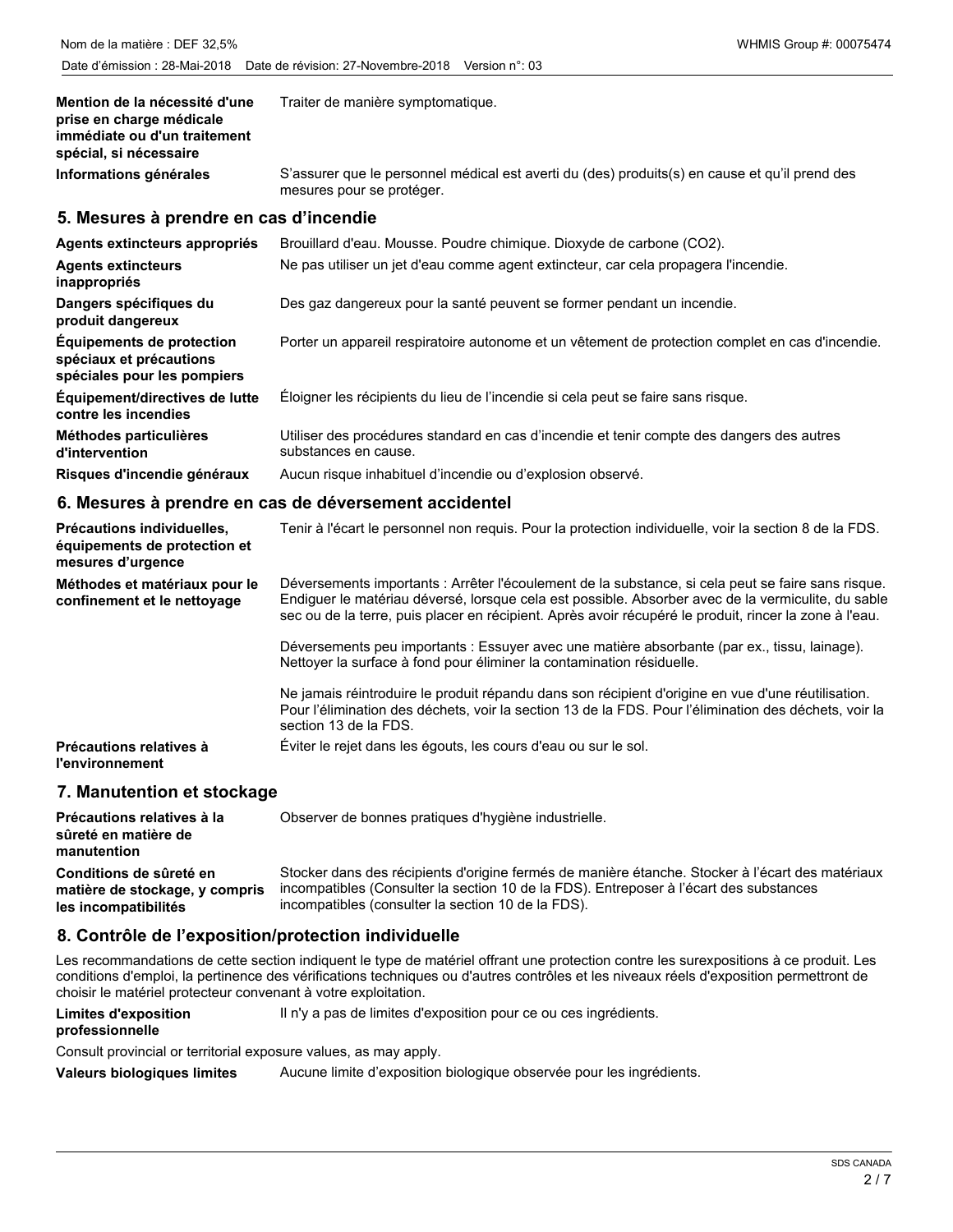#### Il faut utiliser une bonne ventilation générale (habituellement dix changements d'air l'heure). Les débits de ventilation doivent être adaptés aux conditions. S'il y a lieu, utiliser des enceintes d'isolement, une ventilation locale ou d'autres mesures d'ingénierie pour maintenir les concentrations atmosphériques sous les limites d'exposition recommandées. Si des limites d'exposition n'ont pas été établies, maintenir les concentrations atmosphériques à un niveau acceptable. **Contrôles d'ingénierie appropriés Mesures de protection individuelle, telles que les équipements de protection individuelle** Les recommandations suivantes ne sont que des recommandations d'utilisation de l'EPI. Ces recommandations ne peuvent couvrir tous les milieux de travail où le produit sera utilisé ni la façon dont le produit sera utilisé dans les nombreux processus et applications. Pour avoir le bon EPI et les bonnes mesures d'ingénierie, l'employeur/l'utilisateur a la responsabilité d'évaluer si l'utilisation qu'il fait du produit est conforme aux exigences de la juridiction locale et, s'il y a lieu, des hygiénistes industriels. **Protection du visage/des** Porter des lunettes de sécurité à écrans latéraux (ou des lunettes à coques). **yeux Protection de la peau**

| <b>Protection des mains</b>          | Porte des vêtements appropriés résistants aux produits chimiques Le fournisseur de gants peut<br>recommander des gants appropriés.                                                                                                                                     |
|--------------------------------------|------------------------------------------------------------------------------------------------------------------------------------------------------------------------------------------------------------------------------------------------------------------------|
| Autre                                | Porter un vêtement de protection approprié.                                                                                                                                                                                                                            |
| <b>Protection respiratoire</b>       | En cas de ventilation insuffisante, porter un appareil respiratoire approprié.                                                                                                                                                                                         |
| <b>Dangers thermiques</b>            | Porter des vêtements de protection thermique appropriés, au besoin.                                                                                                                                                                                                    |
| Considérations d'hygiène<br>générale | Toujours adopter de bonnes pratiques d'hygiène personnelle, comme se laver après avoir<br>manipulé la substance et avant de manger, de boire ou de fumer. Laver régulièrement les<br>vêtements de travail et l'équipement de protection pour éliminer les contaminants |

# **9. Propriétés physiques et chimiques**

| <b>Apparence</b>                                                          |                            |
|---------------------------------------------------------------------------|----------------------------|
| État physique                                                             | Liquide.                   |
| Forme                                                                     | Liquide.                   |
| Couleur                                                                   | <b>INCOLORE</b>            |
| Odeur                                                                     | <b>AMMONIACAL</b>          |
| Seuil olfactif                                                            | Non disponible.            |
| рH                                                                        | 10.0                       |
| Point de fusion et point de<br>congélation                                | $-11.11 °C (12 °F)$        |
| Point initial d'ébullition et<br>domaine<br>d'ébullition                  | 100 °C (212 °F) estimation |
| Point d'éclair                                                            | Non disponible.            |
| Taux d'évaporation                                                        | Non disponible.            |
| Inflammabilité (solides et gaz)                                           | Sans objet.                |
| Limites supérieures et inférieures<br>d'inflammabilité ou d'explosibilité |                            |
| Limites d'inflammabilité -<br>inférieure (%)                              | Non disponible.            |
| Limites d'inflammabilité -<br>supérieure (%)                              | Non disponible.            |
| Limite d'explosibilité -<br>inférieure (%)                                | Non disponible.            |
| Limite d'explosibilité -<br>supérieure (%)                                | Non disponible.            |
| <b>Tension de vapeur</b>                                                  | Non disponible.            |
| Densité de vapeur                                                         | Non disponible.            |
| Densité relative                                                          | Non disponible.            |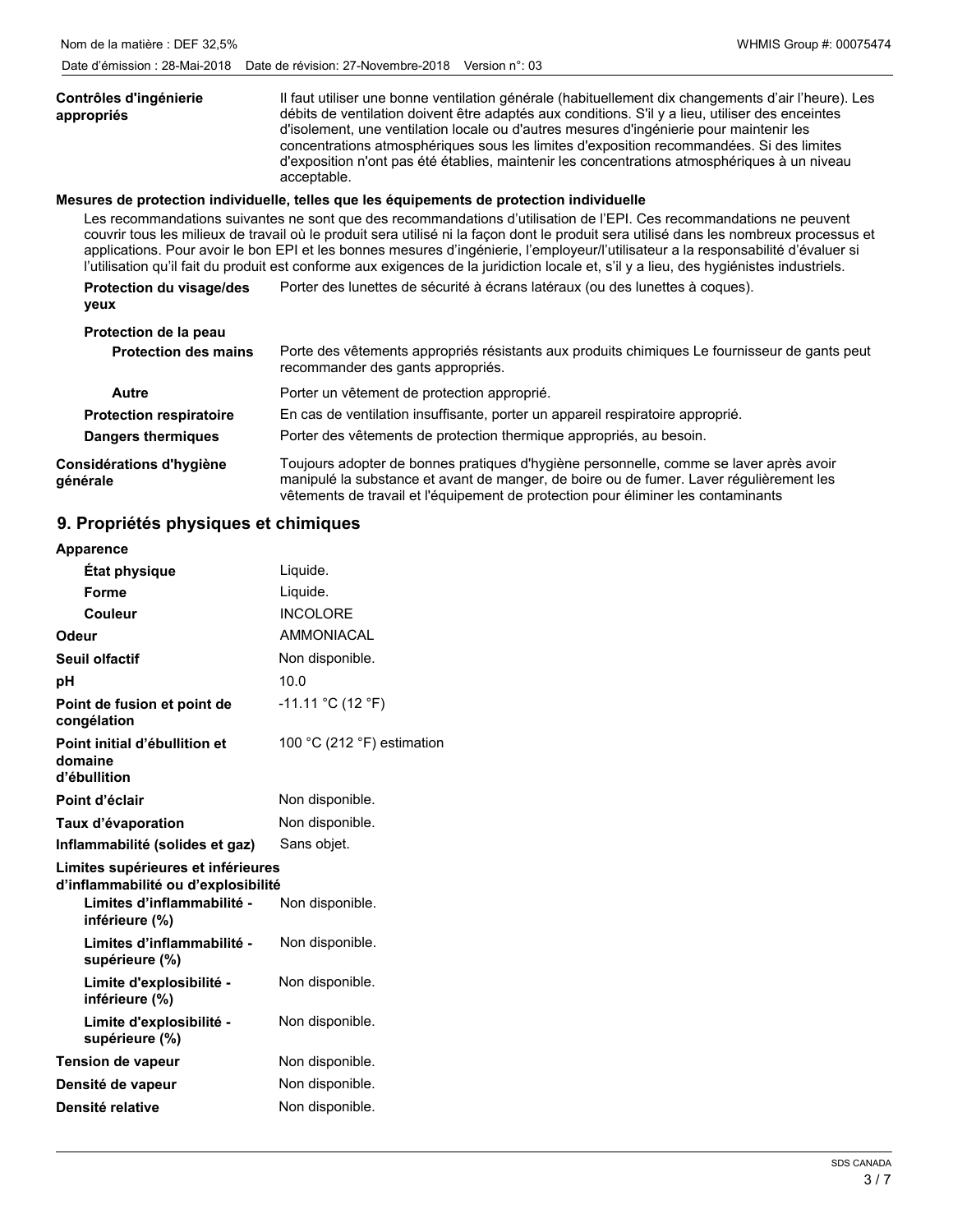| <b>Solubilité</b>                       |                    |
|-----------------------------------------|--------------------|
| Solubilité (eau)                        | Non disponible.    |
| Coefficient de partage<br>n-octanol/eau | Non disponible.    |
| Température<br>d'auto-inflammation      | Non disponible.    |
| Température de décomposition            | Non disponible.    |
| <b>Viscosité</b>                        | Non disponible.    |
| <b>Autres informations</b>              |                    |
| <b>Densité</b>                          | 9.08 lbs/gal       |
| Propriétés explosives                   | Non explosif.      |
| Propriétés comburantes                  | Non oxydant.       |
| Pourcentage de matières<br>volatiles    | 67.5 % estimation  |
| <b>Densité</b>                          | 1.09               |
| <b>COV</b>                              | 16.25 % estimation |
| 10. Stabilité et réactivité             |                    |

| <b>Réactivité</b>                      | Le produit est stable et non réactif dans des conditions normales d'utilisation, d'entreposage et de<br>transport. |
|----------------------------------------|--------------------------------------------------------------------------------------------------------------------|
| Stabilité chimique                     | La substance est stable dans des conditions normales.                                                              |
| Risque de réactions<br>dangereuses     | Aucune réaction dangereuse connue dans des conditions normales d'utilisation.                                      |
| Conditions à éviter                    | Contact avec des matériaux incompatibles.                                                                          |
| Matériaux incompatibles                | Agents comburants forts.                                                                                           |
| Produits de décomposition<br>dangereux | Aucun produit dangereux de décomposition n'est connu.                                                              |

# **11. Données toxicologiques**

### **Renseignements sur les voies d'exposition probables**

| <b>Inhalation</b>                                                                                | On ne s'attend à aucun effet néfaste en cas d'inhalation.              |
|--------------------------------------------------------------------------------------------------|------------------------------------------------------------------------|
| Contact avec la peau                                                                             | On ne s'attend à aucun effet néfaste en cas de contact avec la peau.   |
| <b>Contact avec les yeux</b>                                                                     | Le contact direct avec les yeux peut causer une irritation temporaire. |
| Ingestion                                                                                        | Faible danger présumé en cas d'ingestion.                              |
| Les symptômes correspondant<br>aux caractéristiques<br>physiques, chimiques et<br>toxicologiques | Le contact direct avec les yeux peut causer une irritation temporaire. |

# **Renseignements sur les effets toxicologiques**

| Renseignements sur les effets toxicologiques |                |                                                                         |
|----------------------------------------------|----------------|-------------------------------------------------------------------------|
| Toxicité aiguë                               | $Inconnu(e)$ . |                                                                         |
| <b>Composants</b>                            | <b>Espèces</b> | Résultats d'épreuves                                                    |
| Urée (CAS 57-13-6)                           |                |                                                                         |
| Aiguë                                        |                |                                                                         |
| Autre                                        |                |                                                                         |
| <b>DL50</b>                                  | Rat            | 5300 mg/kg                                                              |
|                                              | Souris         | 4600 mg/kg                                                              |
| Orale                                        |                |                                                                         |
| <b>DL50</b>                                  | Mouton         | 28500 mg/kg                                                             |
|                                              | Rat            | 8471 mg/kg                                                              |
| Corrosion cutanée/irritation<br>cutanée      |                | Un contact prolongé avec la peau peut causer une irritation temporaire. |
|                                              |                |                                                                         |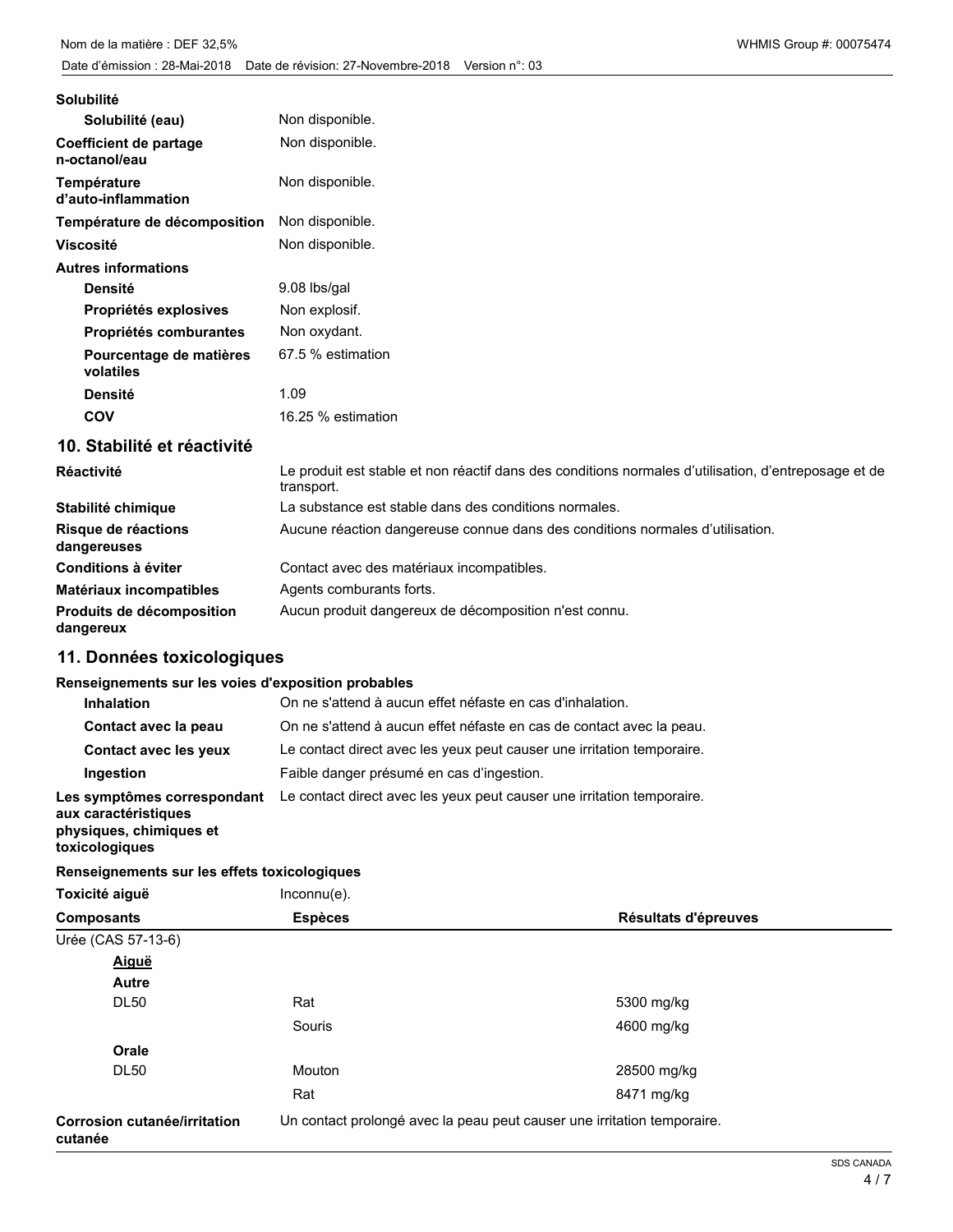| Lésions oculaires<br>graves/irritation oculaire                 |             | Le contact direct avec les yeux peut causer une irritation temporaire.                                                                                                                                                          |                      |  |
|-----------------------------------------------------------------|-------------|---------------------------------------------------------------------------------------------------------------------------------------------------------------------------------------------------------------------------------|----------------------|--|
| Sensibilisation respiratoire ou cutanée                         |             |                                                                                                                                                                                                                                 |                      |  |
| <b>Sensibilisation respiratoire</b>                             |             | Pas un sensibilisant respiratoire.                                                                                                                                                                                              |                      |  |
| Sensibilisation cutanée                                         |             | On ne s'attend pas à ce que ce produit provoque une sensibilisation cutanée.                                                                                                                                                    |                      |  |
| Mutagénicité sur les cellules<br>germinales                     |             | Il n'existe pas de données qui indiquent que ce produit, ou tout composant présent à des taux de<br>plus de 0,1 %, soit mutagène ou génétoxique.                                                                                |                      |  |
| Cancérogénicité                                                 |             | Non disponible.                                                                                                                                                                                                                 |                      |  |
| Toxicité pour la reproduction                                   |             | On ne s'attend pas à ce que ce produit présente des effets sur la reproduction ou le<br>développement.                                                                                                                          |                      |  |
| Toxicité pour certains organes<br>cibles - exposition unique    | Non classé. |                                                                                                                                                                                                                                 |                      |  |
| Toxicité pour certains organes<br>cibles - expositions répétées | Non classé. |                                                                                                                                                                                                                                 |                      |  |
| Danger par aspiration                                           |             | Pas un danger par aspiration.                                                                                                                                                                                                   |                      |  |
| 12. Données écologiques                                         |             |                                                                                                                                                                                                                                 |                      |  |
| Écotoxicité                                                     |             | Le produit n'est pas classé comme dangereux pour l'environnement. Toutefois, ceci n'exclut pas la<br>possibilité que des déversements importants ou fréquents puissent avoir un effet nocif ou nuisible<br>sur l'environnement. |                      |  |
| <b>Composants</b>                                               |             | <b>Espèces</b>                                                                                                                                                                                                                  | Résultats d'épreuves |  |
| Urée (CAS 57-13-6)                                              |             |                                                                                                                                                                                                                                 |                      |  |
| <b>Aquatique</b>                                                |             |                                                                                                                                                                                                                                 |                      |  |
| Crustacés                                                       | <b>CE50</b> | Puce d'eau (daphnia magna)                                                                                                                                                                                                      | 3910 mg/l, 48 heures |  |
| Poisson                                                         | <b>CL50</b> | Gourami géant (colisa fasciata)                                                                                                                                                                                                 | 5 mg/l, 96 heures    |  |
| Persistance et dégradation                                      |             | Aucune donnée n'est disponible sur la dégradabilité du produit.                                                                                                                                                                 |                      |  |
| Potentiel de bioaccumulation                                    |             |                                                                                                                                                                                                                                 |                      |  |
| Log Koe du coefficient de répartition octanol/eau               |             |                                                                                                                                                                                                                                 |                      |  |
| Urée                                                            |             | $-2.11$                                                                                                                                                                                                                         |                      |  |
| Mobilité dans le sol                                            |             | Aucune donnée disponible.                                                                                                                                                                                                       |                      |  |
| <b>Autres effets nocifs</b>                                     |             | Ce produit contient des composés organiques volatils qui présentent un potentiel de formation<br>photochimique d'ozone.                                                                                                         |                      |  |
| 13. Données sur l'élimination                                   |             |                                                                                                                                                                                                                                 |                      |  |
| Instructions pour l'élimination                                 |             | Recueillir et réutiliser ou éliminer dans des récipients scellés dans un site d'élimination des<br>déchets autorisé.                                                                                                            |                      |  |
| <b>Règlements locaux</b><br>d'élimination                       |             | Détruire conformément àtoutes les réglementations applicables.                                                                                                                                                                  |                      |  |
| Code des déchets dangereux                                      |             | Les codes de déchets doivent être attribués dans le cadre d'une consultation entre l'utilisateur, le<br>fabricant et l'entreprise de décharge.                                                                                  |                      |  |
| Déchets des résidus / produits                                  |             | Éliminer conformément à la réglementation locale. Les récipients ou pochettes vides peuvent                                                                                                                                     |                      |  |

conserver certains résidus de produit. Éliminer ce produit et son récipient d'une manière sûre (voir : instructions d'élimination). **non utilisés** Comme les récipients vides peuvent contenir un résidu du produit, suivre les avertissements de l'étiquette, même une fois le récipient vide. Les contenants vides doivent être acheminés vers une **Emballages contaminés**

#### **14. Informations relatives au transport**

Transport information on packaging may be different from that listed. Transportation information on packaging may be different from that listed.

installation certifiée de traitement des déchets en vue de leur élimination ou recyclage.

**DOT**

N'entre pas dans la réglementation des marchandises dangereuses.

#### **IATA**

N'entre pas dans la réglementation des marchandises dangereuses.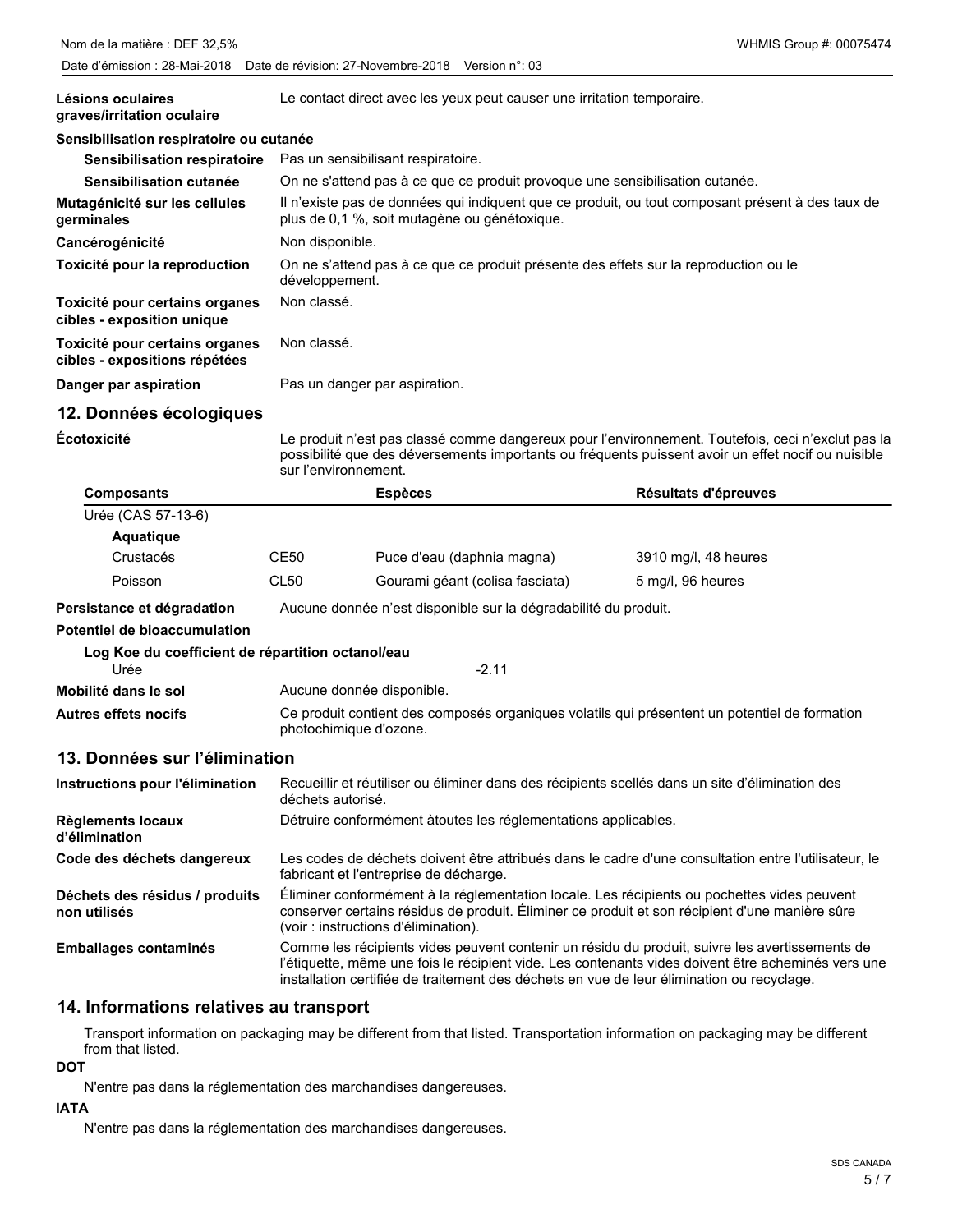#### **IMDG**

N'entre pas dans la réglementation des marchandises dangereuses.

#### **Transport en vrac selon Mon déterminé(e). l'Annexe II de MARPOL 73/78 et**

**le recueil IBC**

#### **TMD**

N'entre pas dans la réglementation des marchandises dangereuses.

#### **15. Informations sur la réglementation**

# **Réglementation canadienne**

Ce produit a été classé conformément aux critères de danger énoncés dans le Règlement sur les produits dangereux et la FDS contient tous les renseignements exigés par le Règlement sur les produits dangereux.

#### **Canada DSL Inventory: Registration Status**

Urée (CAS 57-13-6) Inscrit

**Loi réglementant certaines drogues et autres substances**

#### Non réglementé.

**Liste des marchandises d'exportation contrôlée (LCPE 1999, Annexe 3)**

Non inscrit.

**Gaz à effet de serre**

Non inscrit.

**Règlements sur les précurseurs**

Non réglementé.

**Réglementations Fédérales des Etats-Unis**

#### **TSCA Section 12(b) Export Notification (40 CFR 707, Subpt. D) (Préavis d'exportation)**

Non réglementé.

#### **CERCLA Hazardous Substance List (40 CFR 302.4) (Liste des substances dangereuses):**

Non inscrit.

**SARA 304 - Notification d'urgence en cas de rejet**

Non réglementé.

**Substances spécialement réglementées par l'OSHA (29 CFR 1910.1001-1052)**

Non inscrit.

#### **Superfund Amendments and Reauthorization Act de 1986 (SARA)**

#### **SARA 302 Substance très dangereuse**

Non inscrit.

**SARA 311/312 Produit** Non **chimique dangereux**

**SARA 313 (déclaration au TRI)**

Non réglementé.

#### **Autres règlements fédéraux**

**Drug Enforcement Administration (DEA). Liste 2, produits chimiques essentiels (21 CFR 1310.02(b) et 1310.04(f)(2)) et numéro de code du produit chimique**

Non inscrit.

**Drug Enforcement Administration (DEA). Listes 1 et 2 de mélanges de produits chimiques exempts (21 CFR 1310.12(c))**

Non réglementé.

**Numéro de code DEA pour mélanges de produits chimiques exempts**

Non réglementé.

#### **États-Unis - Réglementation des états**

**États-Unis - Proposition 65 de la Californie**

Non inscrit.

#### **Règlements internationaux**